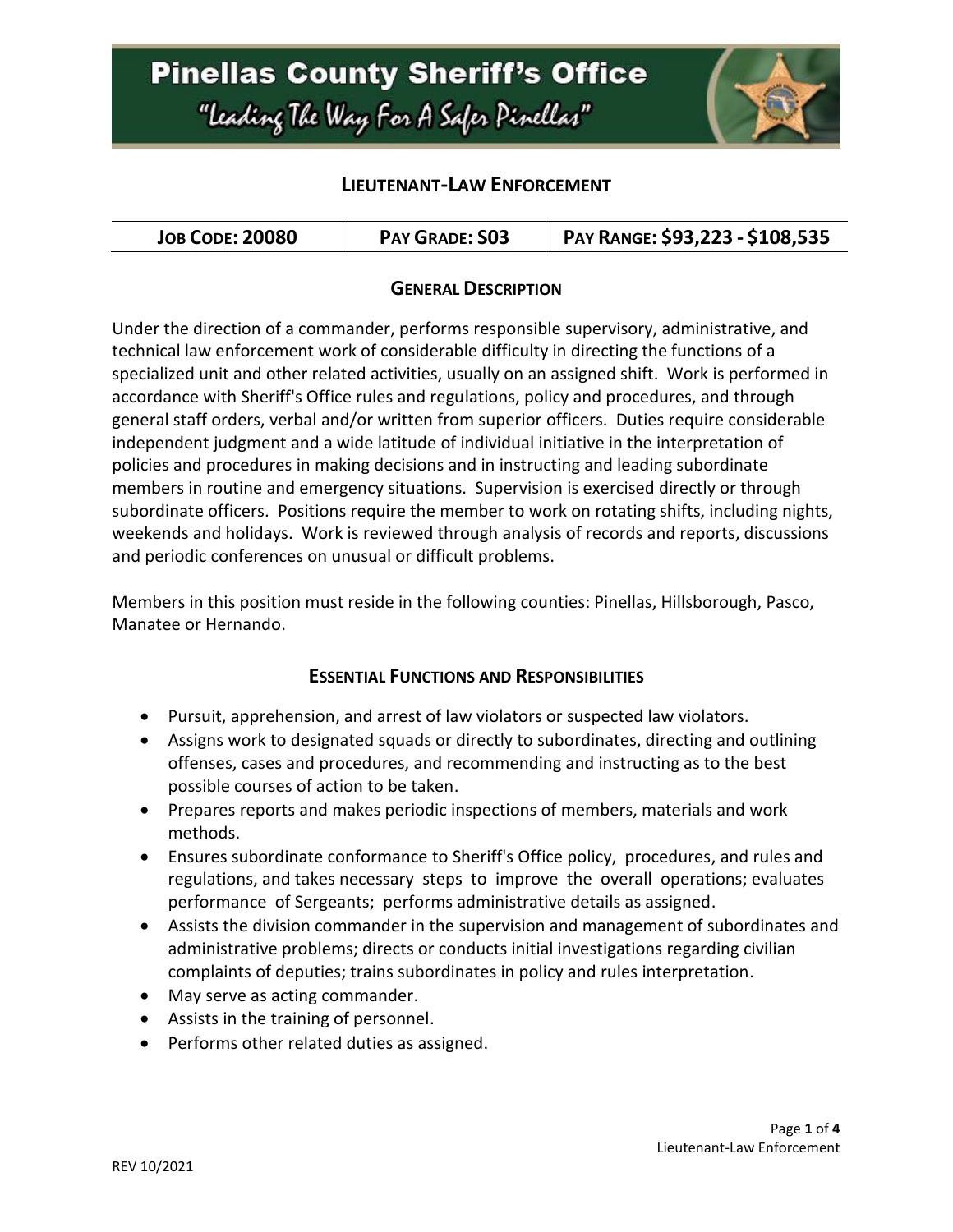

 Participates in Sheriff's Office recruitment and community relations activities as directed.

### **QUALIFICATIONS**

- High school graduation or equivalent diploma from an institution accredited by an accrediting body recognized by the U. S. Dept. of Education or licensed as a degree granting institution by the Commission for Independent Education.
- Certification of completion of law enforcement training as required by the State of Florida.
- Meet requirements and standards of the Florida Criminal Justice Standards and Training Commission as authorized by F.S.S. 943.13.
- Must be full-time, law enforcement-certified sergeant who has served in this capacity with the Pinellas County Sheriff's Office for two (2) years.
- Must possess a valid Florida Driver's License.

## **KNOWLEDGE, SKILLS, AND ABILITIES**

- All of the knowledge, skills, and abilities required of a Law Enforcement Sergeant.
- Ability to make independent decisions.
- Knowledge of General Orders and standard operating procedures.
- Ability to effectively lead and direct subordinates in administrative and operational matters
- Ability to observe and assess situations analytically and objectively and to express oneself clearly, concisely and effectively, orally and in comprehensive written reports.
- Ability to receive orders from superiors and to transmit them to subordinates in a firm and tactful manner.
- Ability to lead by example.
- Ability to react quickly and calmly and direct the work of subordinates in an emergency.
- Knowledge of the application of modern law enforcement principles and practices.
- Knowledge of the importance of law enforcement work, the geography of Pinellas County, its unincorporated areas, and the general roadway system of the County.
- Knowledge of applicable laws, ordinances, rules and regulations.
- Knowledge of first aid practices.
- Ability to understand and carry out oral and written instructions.
- Ability to react quickly and calmly in emergency situations.
- Ability to cope with stressful situations and perform calmly under stressful conditions
- Ability to work closely with others as a team.
- Ability to prepare and present clear, accurate, concise and objective written and oral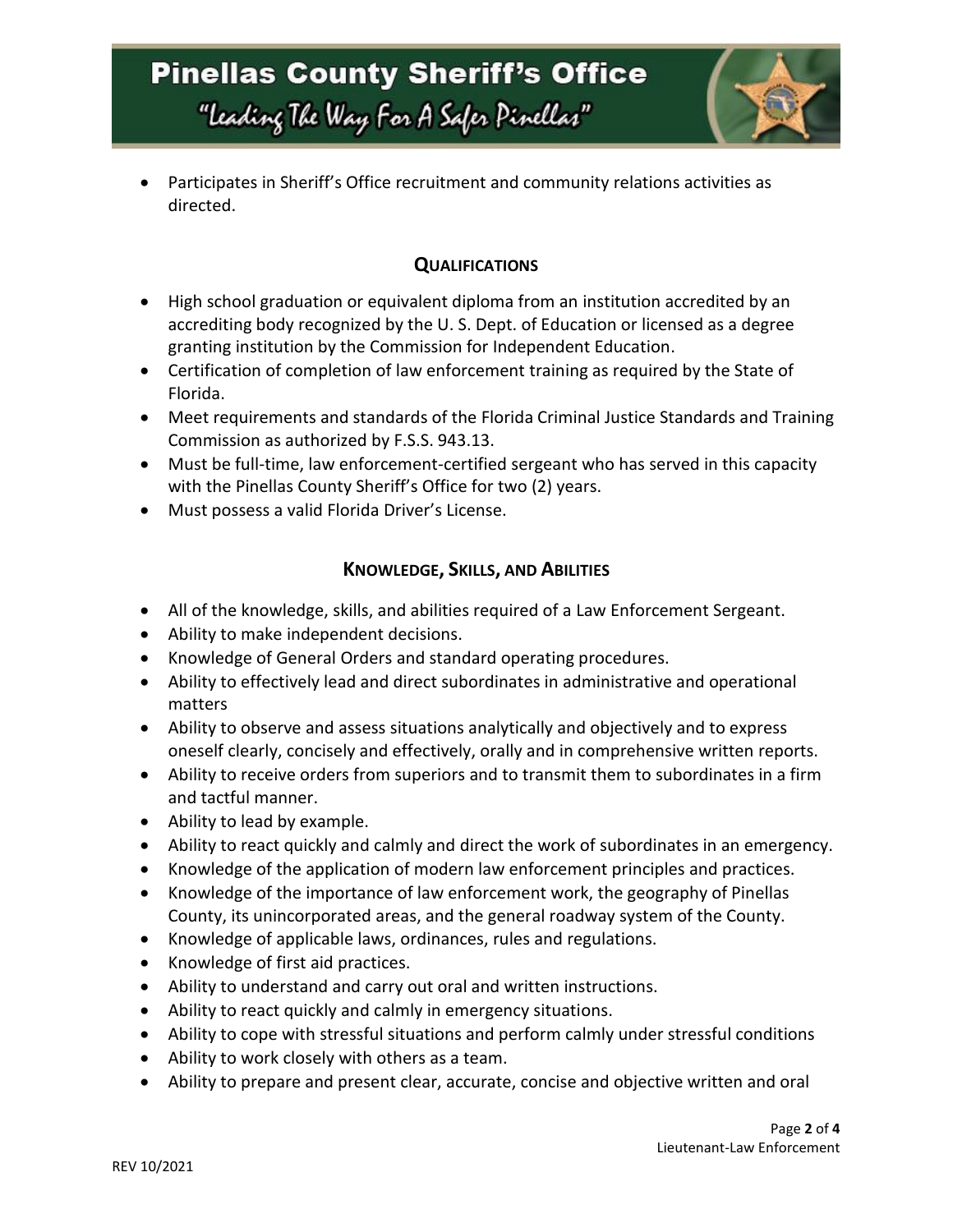

reports.

- Ability to enforce the law with firmness, tact and impartiality and to deal courteously with the public.
- Ability to recognize and understand the emotional and physical reactions of both victims and perpetrators of crimes.
- Ability to adhere, at all times, to the standards and principles of honesty and integrity, and to keep your private life unsullied as an example to all.
- Ability to comply with the Drug Free Workplace Act.
- Skill in calmly and systematically eliciting critical information from individuals who may be injured and/or highly emotional.

# **PHYSICAL ABILITIES**

The physical abilities listed below are requirements to perform the essential functions and responsibilities.

- Requires satisfactory medical standards as stated on FDLE form CJSTC 75A, agency medical physical clearance form, and the following:
	- $\circ$  Visual acuity of 20/30 vision standard in each eye; if corrective lenses must be used to satisfy 20/30 vision standard, uncorrected vision should be no worse than 20/100 in each eye.
	- o Hearing acuity, single hearing levels should not exceed 25 decibels at either 500, 1000, or 2000 Hz nor exceed 30 decibels at 3000 Hz frequencies in each ear.
- Ability to lift 50 lbs. from floor to waist.
- Ability to perceive sounds at normal voice range and sounds transmitted by radio and sirens.
- Ability to maintain a level of physical conditioning to be able to physically subdue, restrain, and apprehend law violators.
- Ability to meet the physical conditioning requirements of periodic in-service training in all high liability areas (firearms, defensive tactics, A.S.P., tactical driving).
- Ability to render physical assistance to victims.
- Ability to operate authorized revolver or semi-automatic handguns designated by the agency from a standing, crouching, kneeling, or prone position with either hand with accuracy; essentials for this requirement shall consist of, but not be limited to, the following: grip, stance, sighting under various lighting conditions, trigger control, body positioning, drawing techniques and loading/unloading.
- Ability to drive a motor vehicle in a safe and efficient manner. Essentials for this requirement shall include, but not be limited to the following:
	- o Ability to sit in a standard car seat.